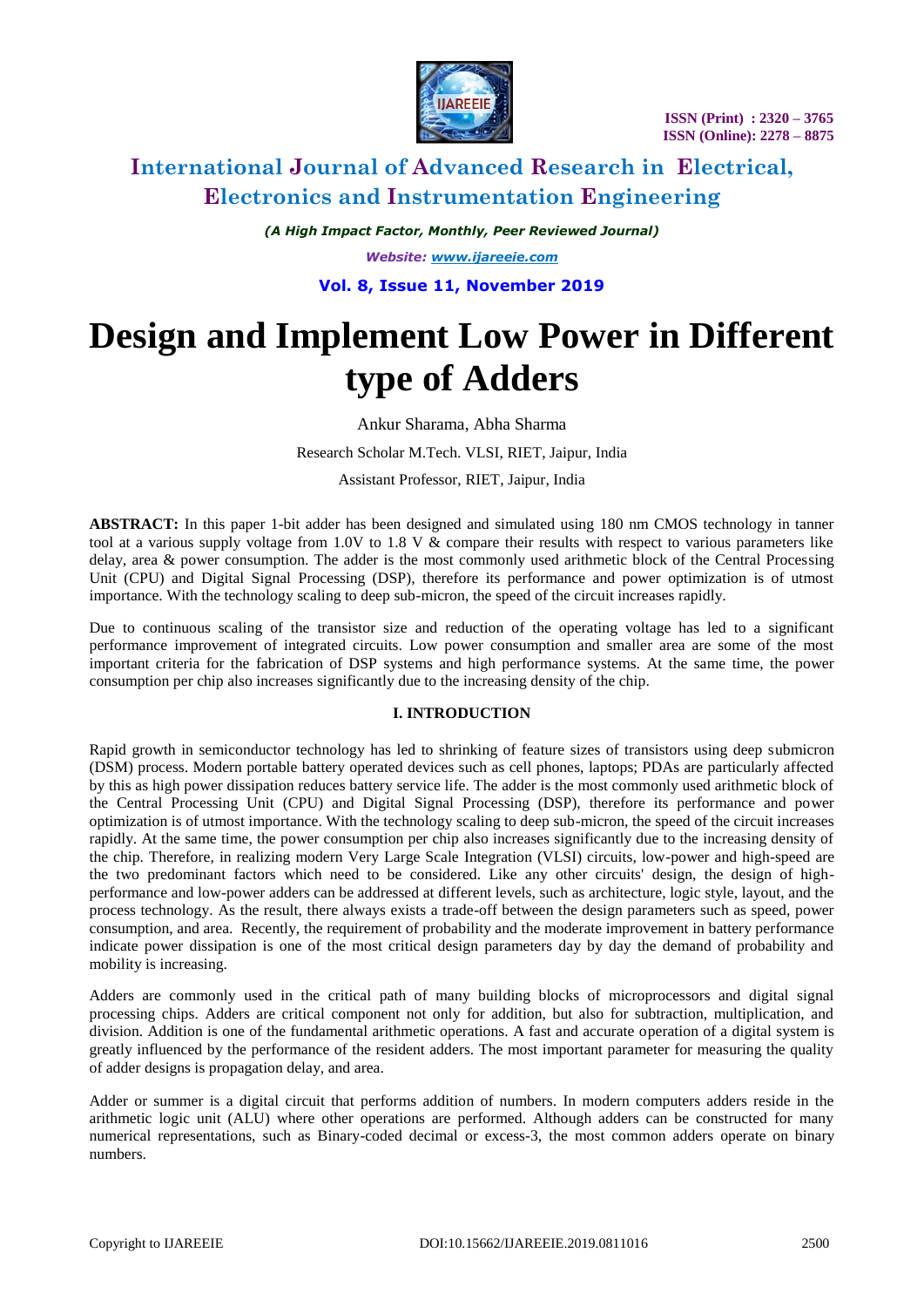

*(A High Impact Factor, Monthly, Peer Reviewed Journal)*

*Website: [www.ijareeie.com](http://www.ijareeie.com/)*

## **Vol. 8, Issue 11, November 2019**

### **II. APPLICATION OF ADDERS**

- Used in CPU side
- Used in networking side
- Used in DSP oriented system
- In application-specific processors
- In biomedical applications
- In image processing and video processing.

#### **Types of Adder**

For single bit adders, there are two general types of adders which are given below

- **1.** Half Adder
- **2.** Full Adder

### **Carry Look Ahead Adder circuit**

A carry-look ahead adder (CLA) is a type of adder used in digital logic that improves speed by reducing the amount of computation time required to determine carry bits. It works by creating two signals P and G known as Carry Propagator signal and Carry Generator signal. The carry propagator signal is propagated to the next level whereas the carry generator is used to generate the output carry, regardless of input carry. Carry signal will be generated in two cases:

- **1.** When both bits  $A_i$  and  $B_i$  are 1, or
- **2.** When one of the two bits is 1 and the carry-in (carry of the previous stage) is 1.

Gate level diagram of 1-bit CLA is shown in fig below in fig 3.5.



Fig 1 : Gate Level Diagram of CLA

In this circuit, there are 2 internal signals  $P_i$  and  $G_i$  which are given

$$
P_i = A_i \oplus B_i
$$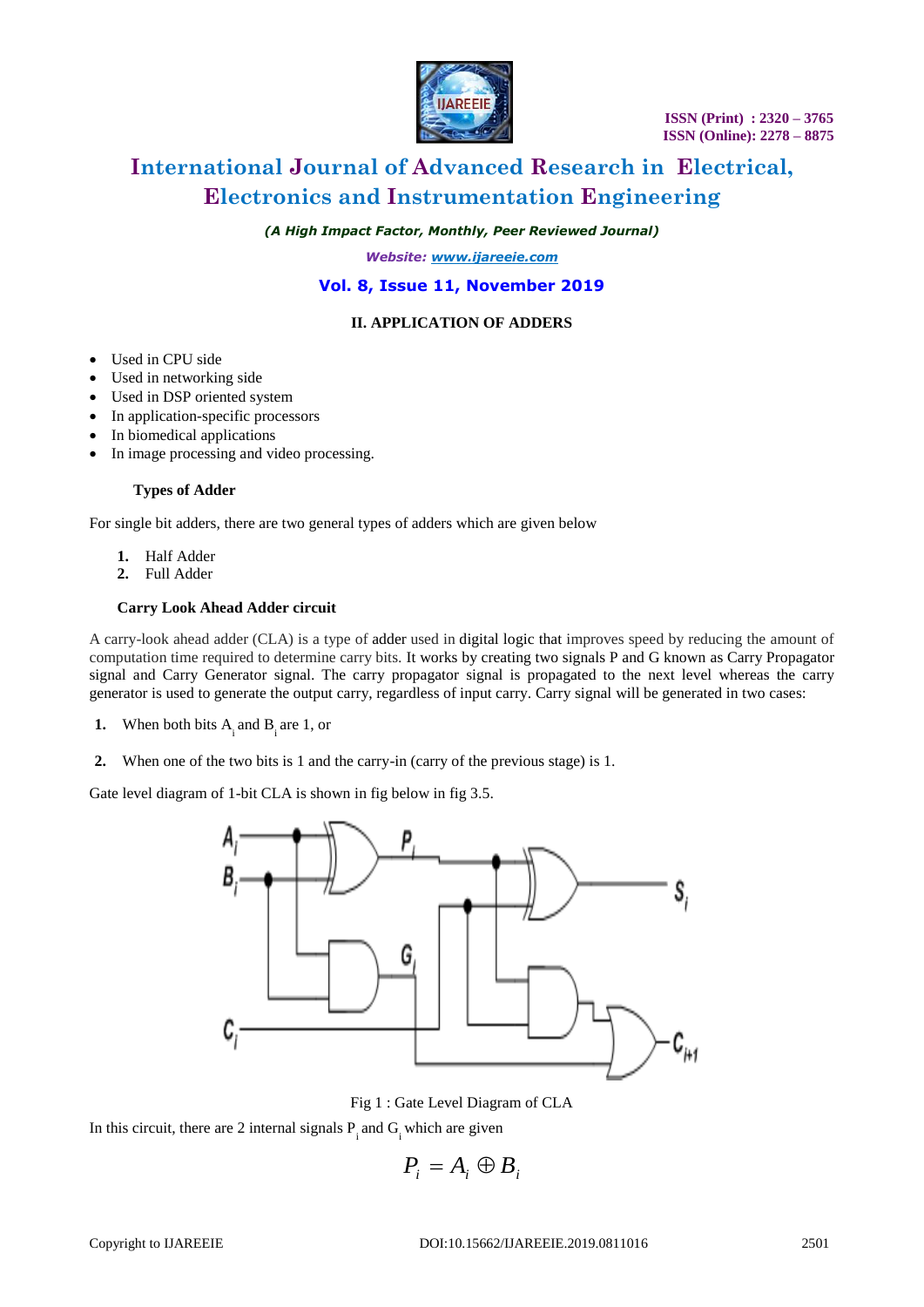

*(A High Impact Factor, Monthly, Peer Reviewed Journal)*

*Website: [www.ijareeie.com](http://www.ijareeie.com/)*

### **Vol. 8, Issue 11, November 2019**

$$
G_i = A_i B_i
$$

The output sum and carry can be defined as:

$$
S_i = P_i \oplus C_i
$$

$$
C_{i+1} = G_i + P_i C_i
$$

 $G_i$  is known as the **carry Generate** signal since a carry  $(C_{i+1})$  is generated whenever  $G_i = 1$ , regardless of the input carry  $(C_i)$ .

 $P_i$  is known as the **carry propagate** signal since whenever  $P_i = 1$ , the input carry is propagated to the output carry, i.e.

$$
C_{i+1} = C_i
$$
 (Whenever P<sub>i</sub> =1, G<sub>i</sub> =0)

The Boolean expression of the carry outputs of various stages can be written as follows:

$$
C_1 = G_0 + P_0 C_0
$$
  
\n
$$
C_2 = G_1 + P_1 C_1 = G_1 + P_1 (G_0 + P_0 C_0) = G_1 + P_1 G_0 + P_1 P_0 C_0
$$
  
\n
$$
C_3 = G_2 + P_2 C_2 = G_2 + P_2 G_1 + P_2 P_1 G_0 + P_2 P_1 P_0 C_0
$$
  
\n
$$
C_4 = G_3 + P_3 C_3 = G_3 + P_3 G_2 + P_3 P_2 G_1 + P_3 P_2 P_1 G_0 + P_3 P_2 P_1 P_0 C_0
$$

The disadvantage of the CLA adders is that the carry expressions (and hence logic) become quite complex for more than 4 bits.

#### **FULL ADDER TOPOLOGY**

The output som and carry can be defined as:<br>  $G_j = A_j B_j$ <br>  $C_i = C_i + P_i C_i$ <br>  $C_i$  is known as the carry Generate signal since a carry  $(C_{i+1})$  is generated whenever  $C_i^{-1}$ , regardless of the input carry<br>  $(C_i)$ <br>  $(C_i)$ <br>  $(C_i)$ <br>  $(C$ In microprocessor and DSP`s, addition is the most commonly used arithmetic operation and it is often one of the speedlimiting elements. Hence optimization of the adder both in terms of speed and/or power consumption should be pursued. During the design of an adder two choices are made in regard to different design abstraction levels. One is responsible for the adder's architecture implemented with the one-bit full adder as a building block. The other defines the specific design style at transistor level to implement the one-bit full adder.

#### **DGTAL ADDER**

The fig 2 shows the CMOS transistor level implementation of Modified conventional CMOS full adder design using 20 Transistor model which is the heart of the arithmetic unit. This type of CMOS full adder configuration has been widely used in numerous applications. It often exhibits a critical delay that actually limits the system performance. Two or more full adders are cascaded together to perform multiple bit addition .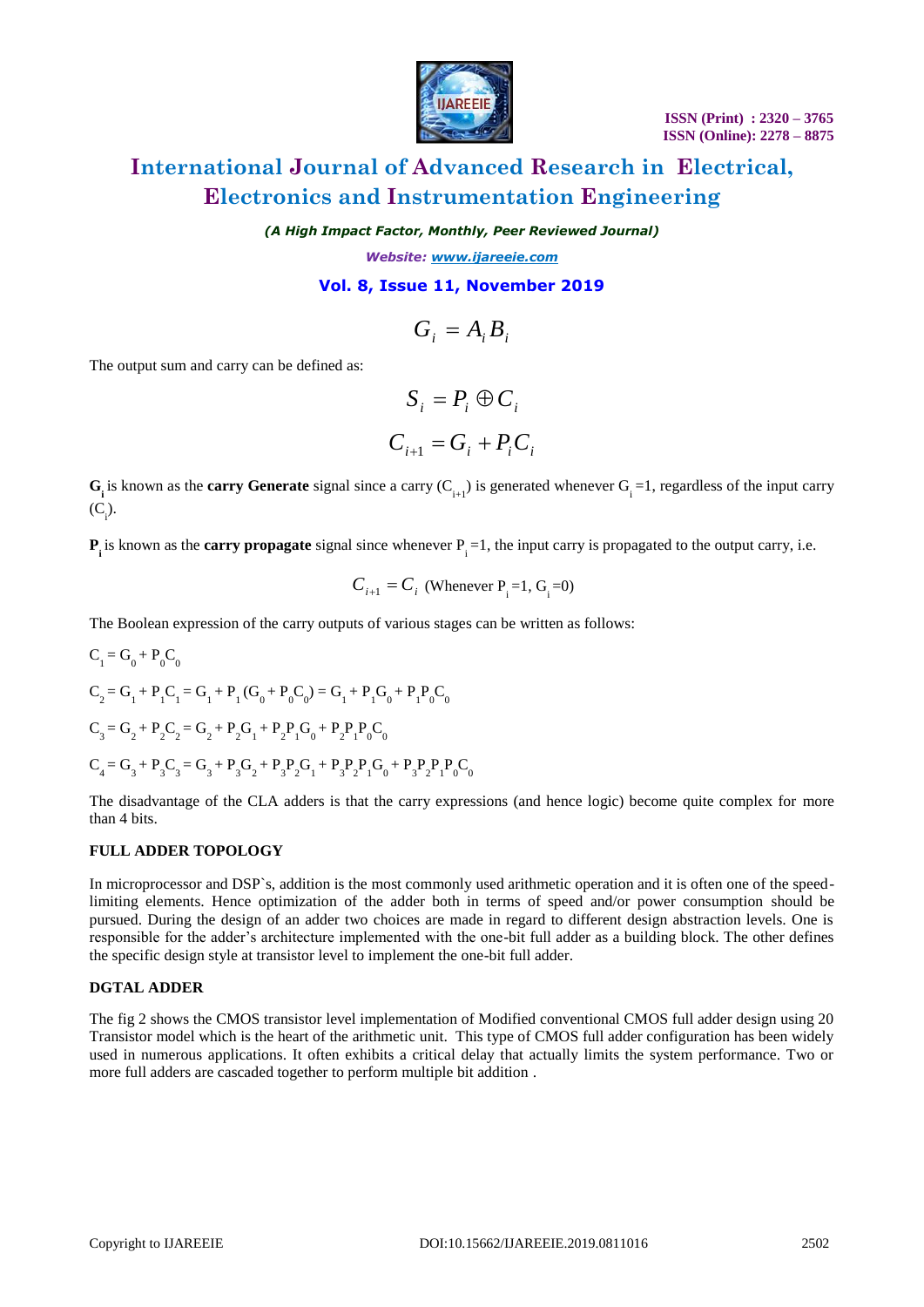

*(A High Impact Factor, Monthly, Peer Reviewed Journal)*

*Website: [www.ijareeie.com](http://www.ijareeie.com/)*

### **Vol. 8, Issue 11, November 2019**



Fig 2: Circuit Diagram of DGTAL Adder

#### **DGTAL ADDER**

20 transistor full adder based on transmission gate produces buffered outputs of proper polarity for both sum and carry. In this circuit 2 inverters are followed by two transmission gates which act as 8-T XOR. Subsequently 8-T XNOR module follows. To has 4 transistors XOR which in the next stage is inverted to produce XNOR. These XOR and XNOR are used generate sum; C in and  $C_{in}$  are multiplexed which can simultaneously to generate sum. The signals c in is controlled either by (a. b) or (a ⊗b). Similarly the c out can be calculated by multiplexing a and cincontrolled by (a b).The power dissipation in this circuit is more than the 28 transistor. Schematic diagram of DGTAL based adder.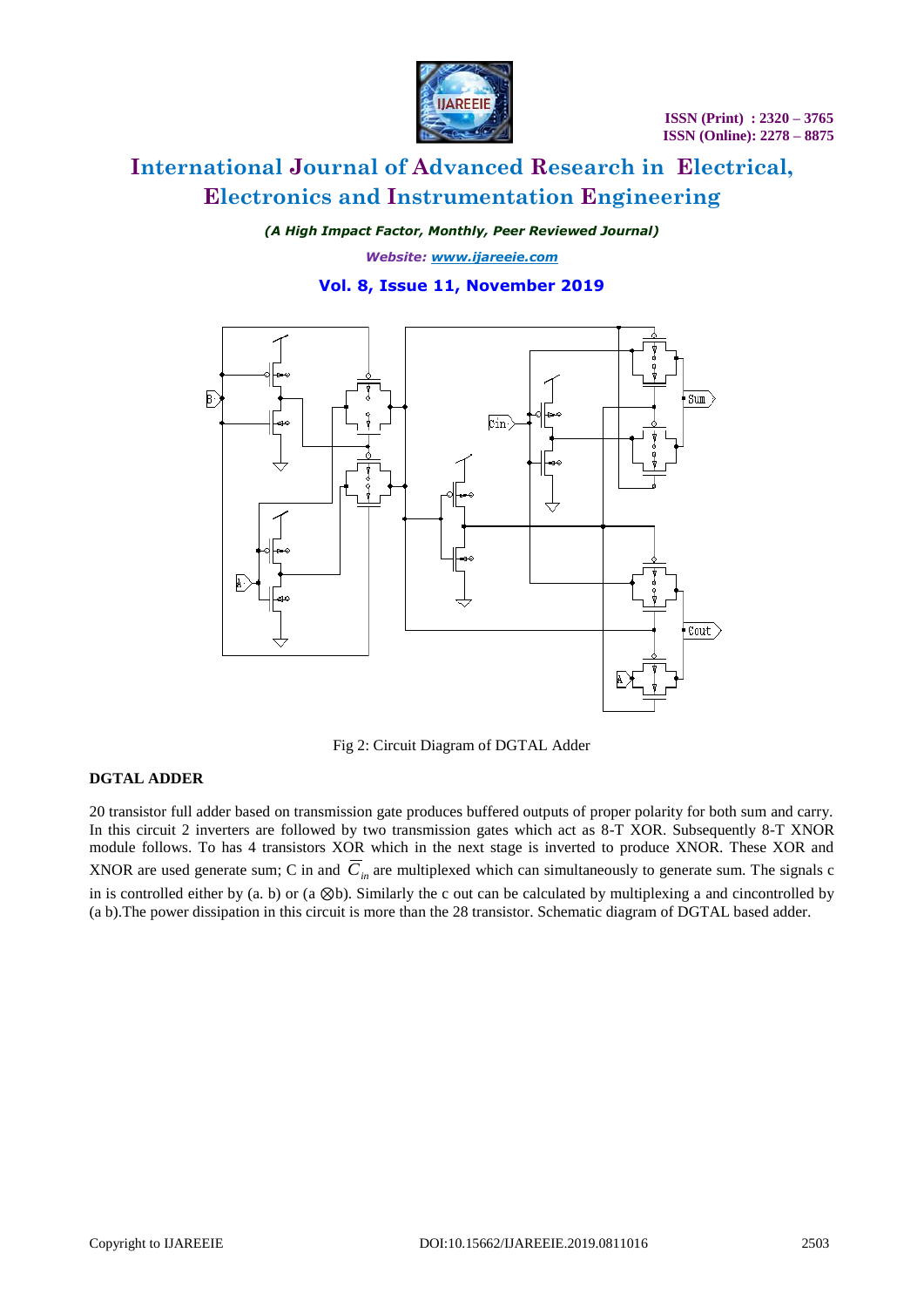

*(A High Impact Factor, Monthly, Peer Reviewed Journal)*

*Website: [www.ijareeie.com](http://www.ijareeie.com/)*

### **Vol. 8, Issue 11, November 2019**



Fig 3: Schematic Diagram of DGTAL Adder

### **III. SIMULATION RESULTS**

### **DGTAL ADDER**

**Working principle:** In the circuit we have 2 inverters followed by two transmission gates which act as 8-T XOR. Subsequently8-T XNOR module follows. To generate sum, c in and c in b are multiplexed which can controlled either by (a b) or (a ⊗b).Similarly the c out can be calculated by multiplexing a and c in which is controlled by (a b). Simulated waveform of DGTAL full adder is shown in fig 3.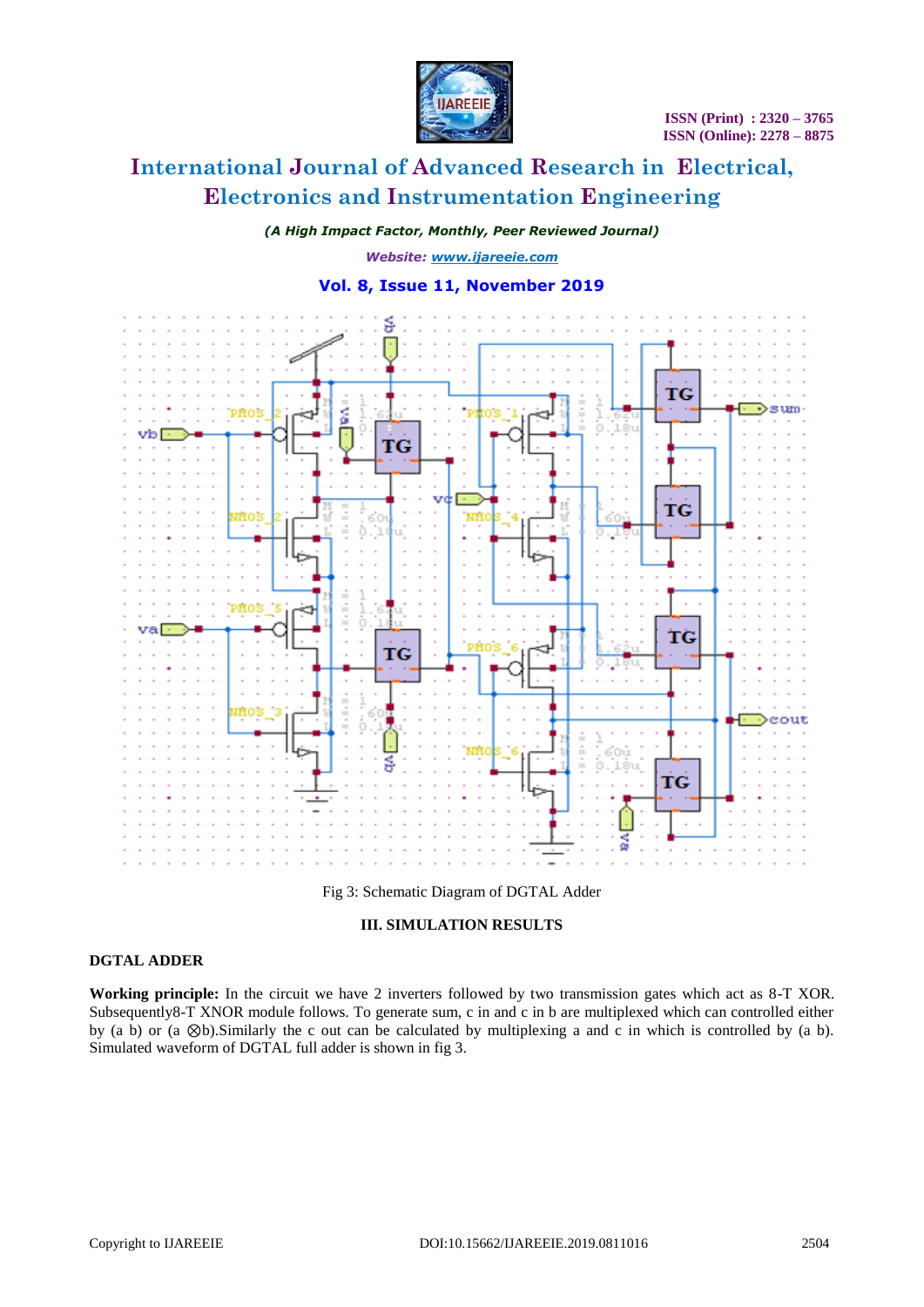

*(A High Impact Factor, Monthly, Peer Reviewed Journal)*

*Website: [www.ijareeie.com](http://www.ijareeie.com/)*

# **Vol. 8, Issue 11, November 2019**



Fig 3: Simulated waveform of DGTAL Adder

**Advantage:** It is the fastest adder.

The circuit is simpler than the conventional adder.

**Disadvantage:** The power dissipation in this circuit is more than the 28T adder.

Parameters like delay and power dissipation is calculated at different  $V_{DD}$  and at different  $V_{TH}$ , which is shown in table 1 and 2 respectively.

Table 2: Parameters of DGTAL adder at different  $V_{DD}$ 

| $V_{DD}(V)$ | <b>Power Dissipation</b><br>$(\mu W)$ | Delay(nS)  |       |
|-------------|---------------------------------------|------------|-------|
|             |                                       | <b>Sum</b> | Cout  |
| 1.8         | 129.585                               | 4.040      | 5.211 |
| 1.6         | 109.165                               | 4.948      | 6.068 |
| 1.4         | 87.255                                | 5.383      | 6.316 |
| 1.2         | 69.955                                | 6.138      | 6.968 |
| 1.0         | 40.635                                | 6.954      | 7.367 |